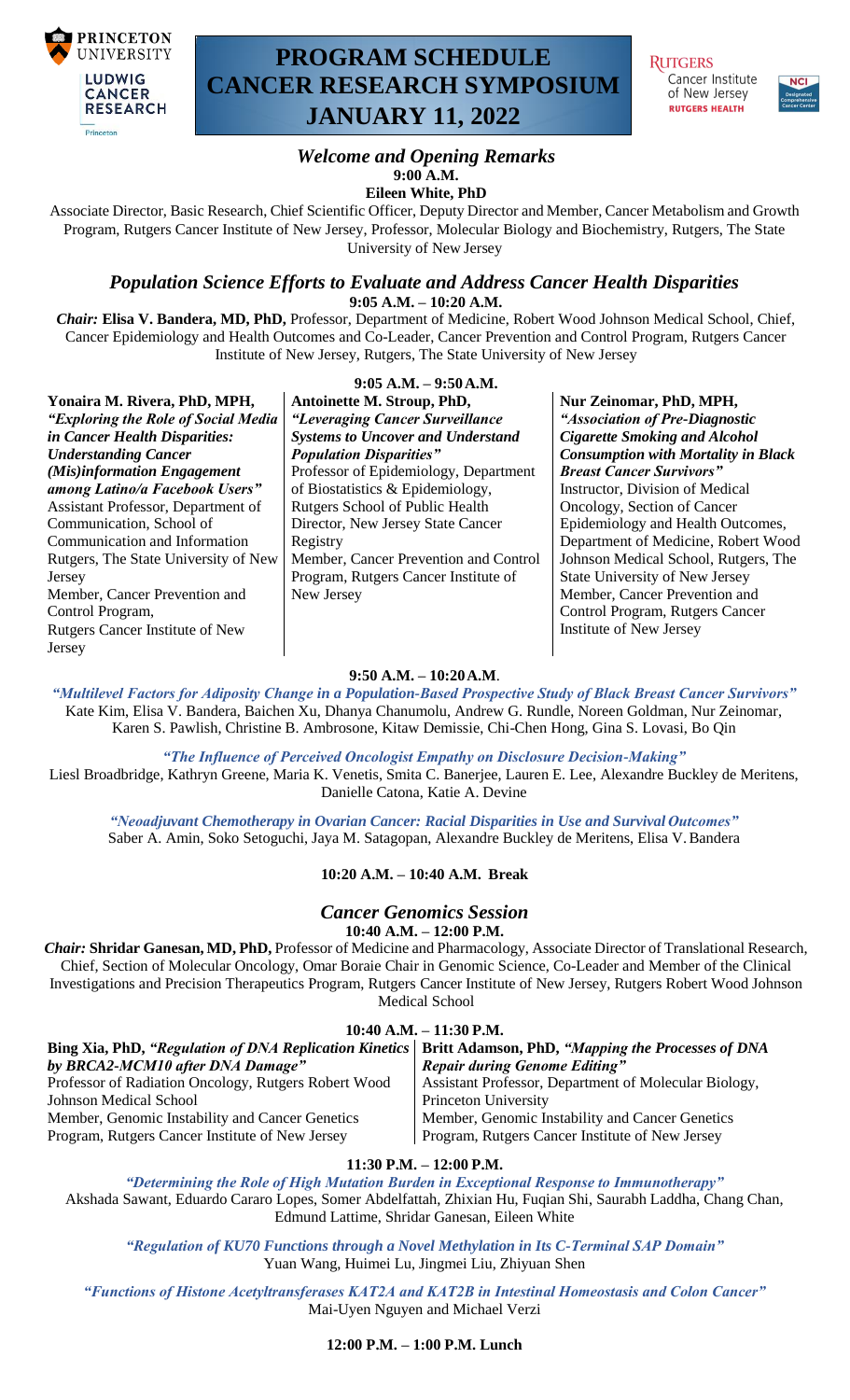

# **PROGRAM SCHEDULE CANCER RESEARCH SYMPOSIUM JANUARY 11, 2022**

**RUTGERS** Cancer Institute of New Jersey **RUTGERS HEALTH** 



#### *Cancer Metabolism Session* **1:00 P.M. – 2:20 P.M.**

*Chair***: Wei-Xing Zong, PhD,** John L. Colaizzi Professor, Department of Chemical Biology, Ernest Mario School of Pharmacy, Rutgers, The State University of New Jersey, Co-Leader and Member of the Cancer Metabolism and Growth Program, Rutgers Cancer Institute of New Jersey

**1:00 P.M. – 1:50P.M.**

**Harini Sampath, PhD,** *"Regulation of Intestinal and Systemic Health by Delta-9 Desaturases"* Assistant Professor, Department of Nutritional Sciences; IFNH, School of Environmental and Biological Sciences Rutgers, The State University of New Jersey Member, Cancer Metabolism and Growth Program, Rutgers Cancer Institute of New Jersey

#### **Zemer Gitai, PhD,** *"From Bugs to Drugs and Back"*  Edwin Grant Conklin Professor of Biology, Professor of Molecular Biology, Department of Molecular Biology, Princeton University Member, Cancer Metabolism and Growth Program, Rutgers Cancer Institute of New Jersey

**1:50 P.M. – 2:20P.M.**

*"Pyruvate Kinase as a Therapeutic Target in T-ALL"* Luca Tottone, Olga Lancho, Amartya Singh, Xiaoyang Su, Hossein Khiabanian, Matthew G. Vander Heiden, Daniel Herranz

> *"Autophagy Is Disrupted in the Livers of Obese Mice Exposed to Asparaginase"* Brian Zalma, Emily T. Mirek, Tracy G. Anthony

*"Increased mtDNA Mutation Burden Limits Tumor Growth and Malignancy in NSCLC"* Eduardo Cararo-Lopes, Akshada Sawant, Vrushank Bhatt, Maria Gomez, Jessie Guo, Xiaoyang Su, Edmund Lattime, Chan Chang, Shridar Ganesan, Eileen White

## **2:20 P.M. – 2:40 P.M. Break**

## *Tumor Microenvironment Session*

*Chair:* **Yibin Kang, PhD,** Warner-Lambert/Parke-Davis Professor of Molecular Biology, Princeton University**,** Member, Cancer Metabolism and Growth Program, Rutgers Cancer Institute of New Jersey

#### **2:40 P.M. – 4:00 P.M.**

**Pat Gulhati, MD, PhD,** *"Effective Combinatorial Immuno-therapy for Pancreatic Ductal Adenocarcinoma"* Assistant Professor of Medical Oncology, Rutgers Robert Wood Johnson Medical School, Associate Member, Clinical Investigations and Precision Therapeutics Program, Rutgers Cancer Institute of New Jersey **Celeste M. Nelson, PhD,** *"The Mechanical Microenvironment and Cancer Cell Phenotype"* Wilke Family Professor in Bioengineering, Princeton University Member, Cancer Metabolism and Growth Program, Rutgers Cancer Institute of New Jersey

### **3:30 P.M. – 4:00 P.M.**

*"Stromal Regulation of Intestinal Tumor Initiation Mediated by Hyperactive WNT Activity in the Epithelium"* Oscar Pellón-Cárdenas, Jay Patel, Alexandra Logerfo, Sohaib Hassan, Isha Patel, Michael Verzi

*"SOX9 Promotes Tumorigenesis in the KRASG12D Lung Cancer Mouse Model through Increasing Cancer Cell Proliferation and Suppressing T Cell Function"*

Hua Zhong, Gregory Riedlinger, Jessie Yanxiang Guo, Hatem Sabaawy, Sharon Pine

## *Poster Session*

## **4:00 P.M. – 5:30 P.M.**

*"Vaccine Confidence and HPV Vaccination in NJ"* Racquel E. Kohler, Rachel Wagner, Baichen Xu, Anita Y. Kinney, Rula Btoush, Kathryn Greene, Leslie M. Kantor

*"Mammography Adherence and Breast Cancer Stage"* Tina Dharamdasani, Jaya M. Satagopan

*"The Use of Intraoperative Ultrasound during Breast Conserving Surgery"* Kelly Krupa, Shicha Kumar, Firas Eladoumikdachi, Maria Kowzun

*"Diagnosis, Management and Surveillance for Patients with PALB2, CHEK2 and ATM Gene Mutations"* Kelly Krupa, Maria Kowzun, Lindsay Potdevin, Shicha Kumar

*"Comparison of Breast Cancer Treatment Quality Metrics and Breast Conservation Rates between Arabic Middle Eastern and Caucasian Women Using the Mastery of Breast Surgery Registry"* Kelly Krupa, Firas Eladoumikdaci, Maria Kowzun, Dirk Moore

> *"Ethnic Enclaves, Socioeconomic Status and Associations with Obesity among Latinas"* Carola Sanchez Diaz, Garth Rauscher, Laura Fejerman, Caryn Peterson, Marian Fitzgibbon

*"Patients' Reports of Time Alone with Oncology Providers: Influences of Support Persons' Presence on Patients' Disclosure during Consultations"*

Lauren Lee, Kathryn Greene, Maria K. Venetis, Smita Banerjee, Alexandre Buckley de Meritens, Katie A. Devine